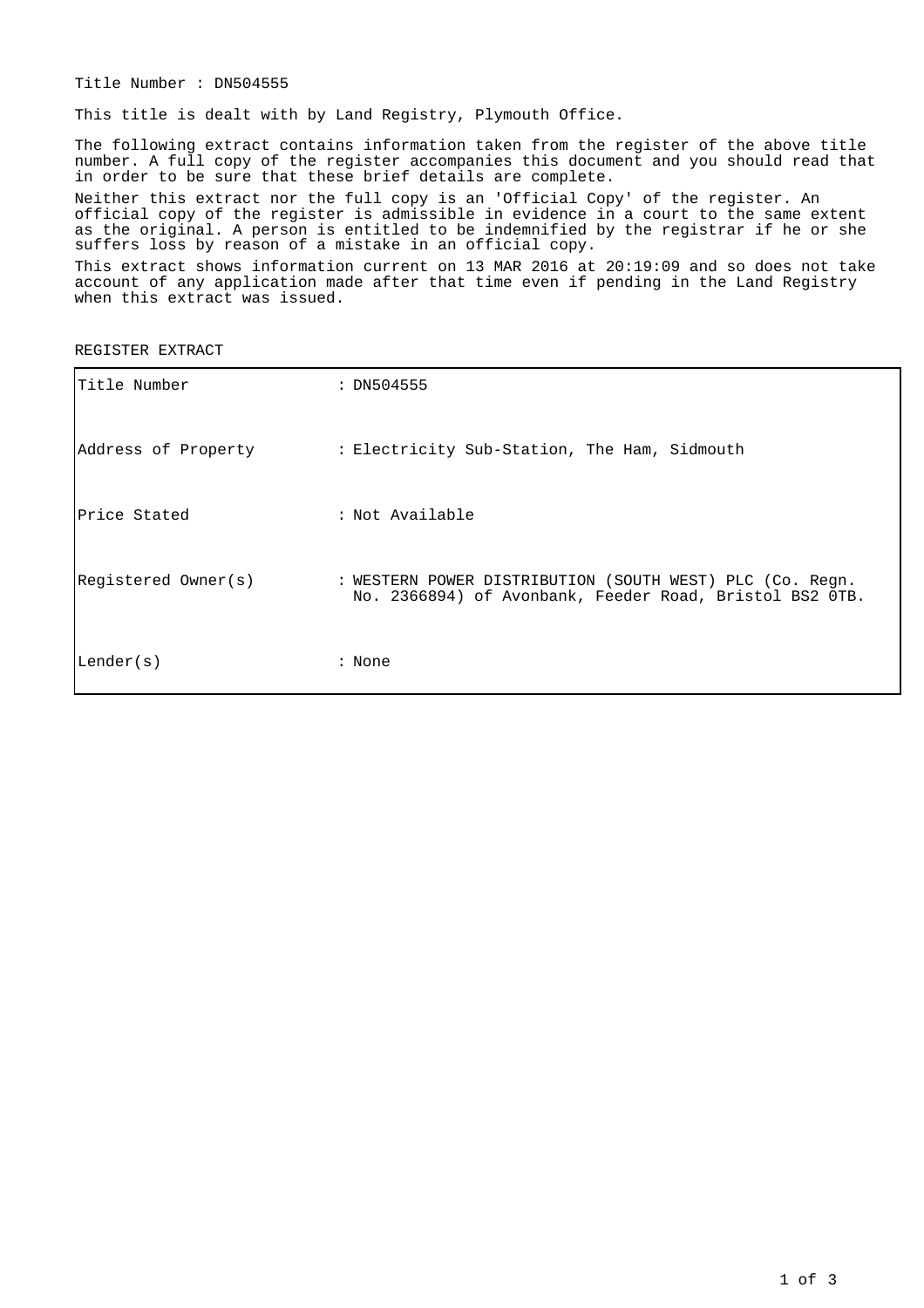#### Title number DN504555

This is a copy of the register of the title number set out immediately below, showing the entries in the register on 13 MAR 2016 at 20:19:09. This copy does not take account of any application made after that time even if still pending in the Land Registry when this copy was issued.

This copy is not an 'Official Copy' of the register. An official copy of the register is admissible in evidence in a court to the same extent as the original. A person is entitled to be indemnified by the registrar if he or she suffers loss by reason of a mistake in an official copy. If you want to obtain an official copy, the Land Registry web site explains how to do this.

## A: Property Register

This register describes the land and estate comprised in the title. Except as mentioned below, the title includes any legal easements granted by the registered lease but is subject to any rights that it reserves, so far as those easements and rights exist and benefit or affect the registered land.

DEVON : EAST DEVON

1 (18.11.2004) The Leasehold land shown edged with red on the plan of the above Title filed at the Registry and being Electricity Sub-Station, The Ham, Sidmouth.

NOTE: The to the part numbered 1 on the title plan the under ground storage tank is not included in the title.

- 2 (18.11.2004) Short particulars of the lease(s) (or under-lease(s)) under which the land is held: Date : 13 August 2004 Term : 99 years from 31 January 2001 Parties : (1) South West Water Limited (2) Western Power Distribution (South West) Plc
- 3 (18.11.2004) There are excepted from the effect of registration all estates, rights, interests, powers and remedies arising upon, or by reason of, any dealing made in breach of the prohibition or restriction against dealings therewith inter vivos contained in the Lease.
- 4 (18.11.2004) The landlord's title is registered.
- 5 Unless otherwise mentioned the title includes any legal easements granted by the registered lease(s) but is subject to any rights that it reserves, so far as those easements and rights exist and benefit or affect the registered land.

## B: Proprietorship Register

This register specifies the class of title and identifies the owner. It contains any entries that affect the right of disposal.

#### Title absolute

1 (18.11.2004) PROPRIETOR: WESTERN POWER DISTRIBUTION (SOUTH WEST) PLC (Co. Regn. No. 2366894) of Avonbank, Feeder Road, Bristol BS2 0TB.

### C: Charges Register

This register contains any charges and other matters that affect the land.

1 (18.11.2004) A Conveyance of the freehold estate in the land in this title and other land dated 26 March 1896 made between (1) John George Galloway Radford and (2) The Urban District Council contains the following covenants:-